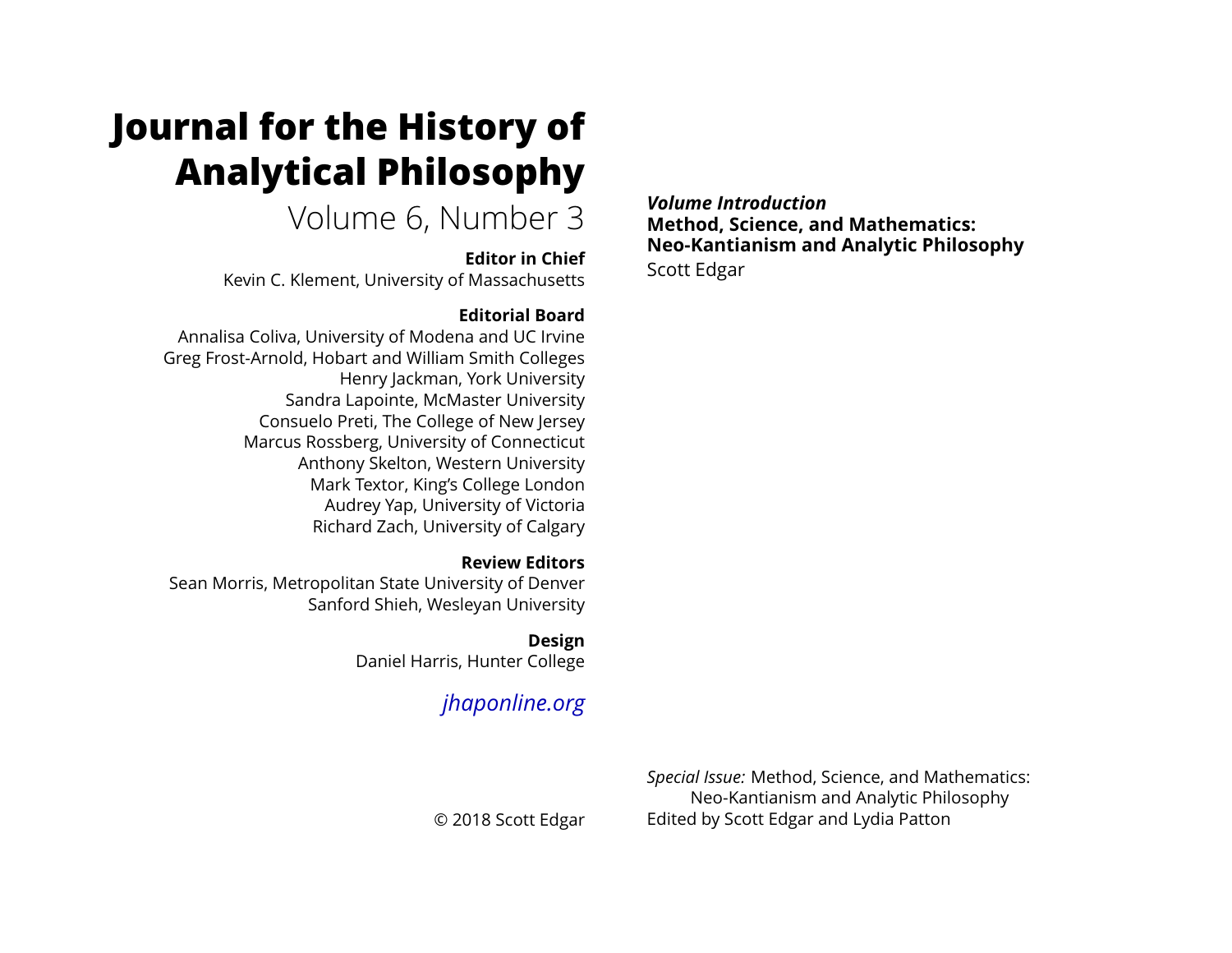### *Volume Introduction* **Method, Science, and Mathematics: Neo-Kantianism and Analytic Philosophy**

### Scott Edgar

There is an old story about the fate of Kantian philosophy at the beginning of the analytic tradition. Different threads of the story were first spun by different figures, including Gottlob Frege and Bertrand Russell, and by the middle of the twentieth century, if not earlier, those threads were drawn together into a powerful narrative about the obsolescence of Kant's philosophy. Here is Hans Reichenbach's version of that story from 1951:

I do not wish to be irreverent to the philosopher of the Enlightenment. We are able to raise this criticism because we have seen physics enter a stage in which the Kantian frame of knowledge does break down. The axioms of Euclidean geometry, the principles of causality and substance are no longer recognized by the physicists of our day. We know that mathematics is analytic and that all applications of mathematics to physical reality, including physical geometry, are of an empirical validity and subject to correction by further experience; in other words, there is no synthetic a priori. But it is only now, after the physics of Newton and the geometry of Euclid have been superseded, that such knowledge is ours. [\(Reichenbach 1951,](#page-10-0) 48)

Kant maintained that mathematics and certain principles within natural science were synthetic *a priori*. These included the axioms of Euclidean geometry and the principle of causality. But the discovery of non-Euclidean geometries showed that geometry was not *a priori* after all. Frege's (and C. S. Peirce and O. H. Mitchell's) invention of the quantifiers, together with David Hilbert's formalist program in geometry and related advances in mathematics, showed that pure mathematics was not synthetic, but analytic. Further, the advent of Einstein's theories of special and general relativity showed that Euclidean geometry was not just not synthetic *a priori*, but actually *false* as a description of physical space. Quantum mechanics, with the fundamental uncertainty and indeterminacy it finds in the physical world, similarly falsified Kant's principle of causality. On this story, precisely during the period of analytic philosophy's origin, developments in logic, mathematics, and physics decisively overthrew the core of Kant's theoretical philosophy.

On this story, neo-Kantianism, the philosophical movement that dominated German-language philosophy from the 1870s to the 1920s, appears only as collateral damage. If Kant's philosophy had been decisively overthrown, then there wasn't much for analytic philosophers to learn from rear-guard Kant*ians*. So, the story goes, early analytic philosophers largely ignored this obsolete neo-Kantianism, and contemporary analytic philosophers can follow their example with confidence that they are missing little of philosophical interest.

Of course, this old story gets a lot right. To take just two examples, the axioms of Euclidean geometry and the principle of causality are *not* synthetic *a priori* truths in exactly the way Kant thought.

However, letting matters stand there leaves too much light unshed. The old story fails completely to recognize the rich and philosophically significant exchanges between the neo-Kantian and analytic traditions during precisely the period that advances in logic, mathematics, and physics were putting pressure on Kant's doctrines as he articulated them. From the 1870s to the 1920s, neo-Kantianism was in its ascendancy in German universities, and dominated the philosophy departments that young philosophers trained in—the young philosophers who went on to become many of analytic philosophy's major figures. Historians of early analytic philosophy have thus found that Marburg School neo-Kantians had an important influence on Rudolf Carnap (see, e.g., [Richardson 1998,](#page-10-1) [Friedman 1999\)](#page-9-0), and that Reichenbach, despite what he would later write about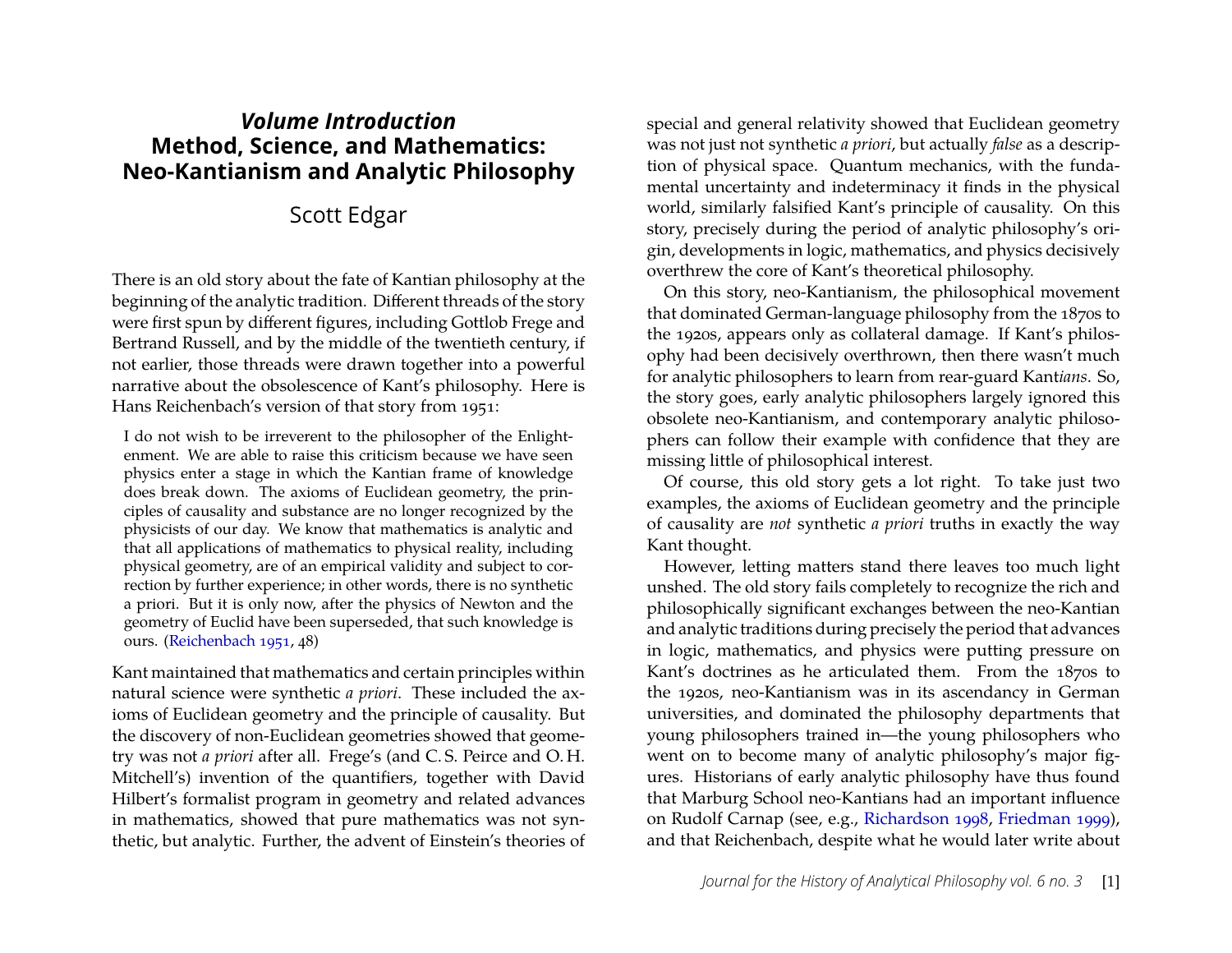Kantian philosophy, had fundamentally Kantian commitments in his early philosophy of physics [\(Friedman 1999,](#page-9-0) [2001\)](#page-10-2). Later in the analytic tradition, Carl Hempel's concern with explanation in history can be seen as a response to the unity of science debates within the neo-Kantian movement, and in particular, to WilhelmWindelband's and Heinrich Rickert's Southwest School neo-Kantian philosophy of history. But the exchange between the traditions went both ways: recent scholarship suggests that Frege and Russell had a decisive influence on the late Marburg School neo-Kantian Ernst Cassirer's views of logic and mathematics [\(Heis 2010\)](#page-10-3). Just as significantly, both neo-Kantians and early analytic philosophers responded self-consciously to the same developments in mathematics and natural science: the development of non-Euclidean geometry, developments in number theory, special and general relativity, and quantum mechanics.[1](#page-2-0)

The present collection of essays aims to deepen our philosophical and historical understanding of the ongoing exchange between the neo-Kantian and analytic traditions from, roughly, the 1870s to the 1930s. Two figures are especially significant for an evaluation of neo-Kantian thought and its engagement with the beginnings of analytic philosophy: Cassirer, and Hermann von Helmholtz. Both had deep connections to neo-Kantian philosophy. However, both contributed to the developments that were to see neo-Kantianism, once dominant in German universities, give way to the analytic approach in England, Austria, and the United States. In *A Parting of the Ways*, Friedman argues that Cassirer's Marburg School, with its focus on mathematical natural science, was even one of the origins of the analytic approach to philosophy. Helmholtz's work was cited by Cas-

sirer, and by his mentors Hermann Cohen and Paul Natorp, as a motivation, positive and negative, for the school's analysis of mathematical natural science. The essays here emphasize Cassirer's and Helmholtz's connections to philosophers such as the Vienna Circle founder Moritz Schlick, but even more so, mathematicians and physicists whose work motivated novel positions in analytic philosophy, such as Frege, the geometer Felix Klein, philosophically-minded mathematicians such as L. E. J. Brouwer, Henri Poincaré, and Richard Dedekind, and the physicists Paul Dirac and Grete Hermann.

Helmholtz's career illustrates the way neo-Kantian philosophy sits at the intersection of what were, in the late nineteenth century, ongoing debates about philosophy, mathematics, physics, and psychology. Helmholtz was in the first instance a physiologist, but he also made important contributions to physics. He was neither trained as a philosopher, nor conceived of himself as one [\(Patton 2014;](#page-10-7) [Hatfield 2018\)](#page-10-8). Yet his philosophical writings were of enormous consequence for the development of neo-Kantianism as a philosophical movement. His theory of perception was a direct inspiration for neo-Kantians such as F. A. Lange and Eduard Zeller, who wanted to reinterpret Kant's *a priori* in wholly physiological or psychological terms.[2](#page-2-1) Helmholtz was thus an important target when some later neo-Kantians from the Marburg School and Southwest School defended strictly anti-psychologistic theories of knowledge [\(Edgar](#page-9-4) [2008,](#page-9-4) [2015\)](#page-9-5). Helmholtz was likewise involved in the epistemological debates over the status of non-Euclidean geometry.

But beyond his influence within neo-Kantianism, Helmholtz was an important figure for the history of early analytic philosophy. He published regularly in early issues of *Mind*, and was cited by Russell, Reichenbach, and Schlick, among others. In

<span id="page-2-0"></span><sup>1</sup>For example, see [Yap](#page-10-4) [\(2017\)](#page-10-4) and [Schiemer](#page-10-5) [\(2018\)](#page-10-5) for accounts of the influence of Richard Dedekind on Ernst Cassirer. See [Biagioli](#page-9-1) [\(2016,](#page-9-1) [2018\)](#page-9-2) for an account of neo-Kantian responses to non-Euclidean geometry. See [Banks](#page-9-3) [\(2018\)](#page-9-3) and [Ryckman](#page-10-6) [\(2018\)](#page-10-6) for accounts of neo-Kantian responses to quantum mechanics.

<span id="page-2-1"></span><sup>2</sup>See [Tracz](#page-10-9) [\(2018\)](#page-10-9) for a detailed treatment of Helmholtz's theory of perception, and [Hatfield](#page-10-8) [\(2018\)](#page-10-8) and [De Kock](#page-9-6) [\(2018\)](#page-9-6) for accounts of the broader philosophical context of that theory of perception.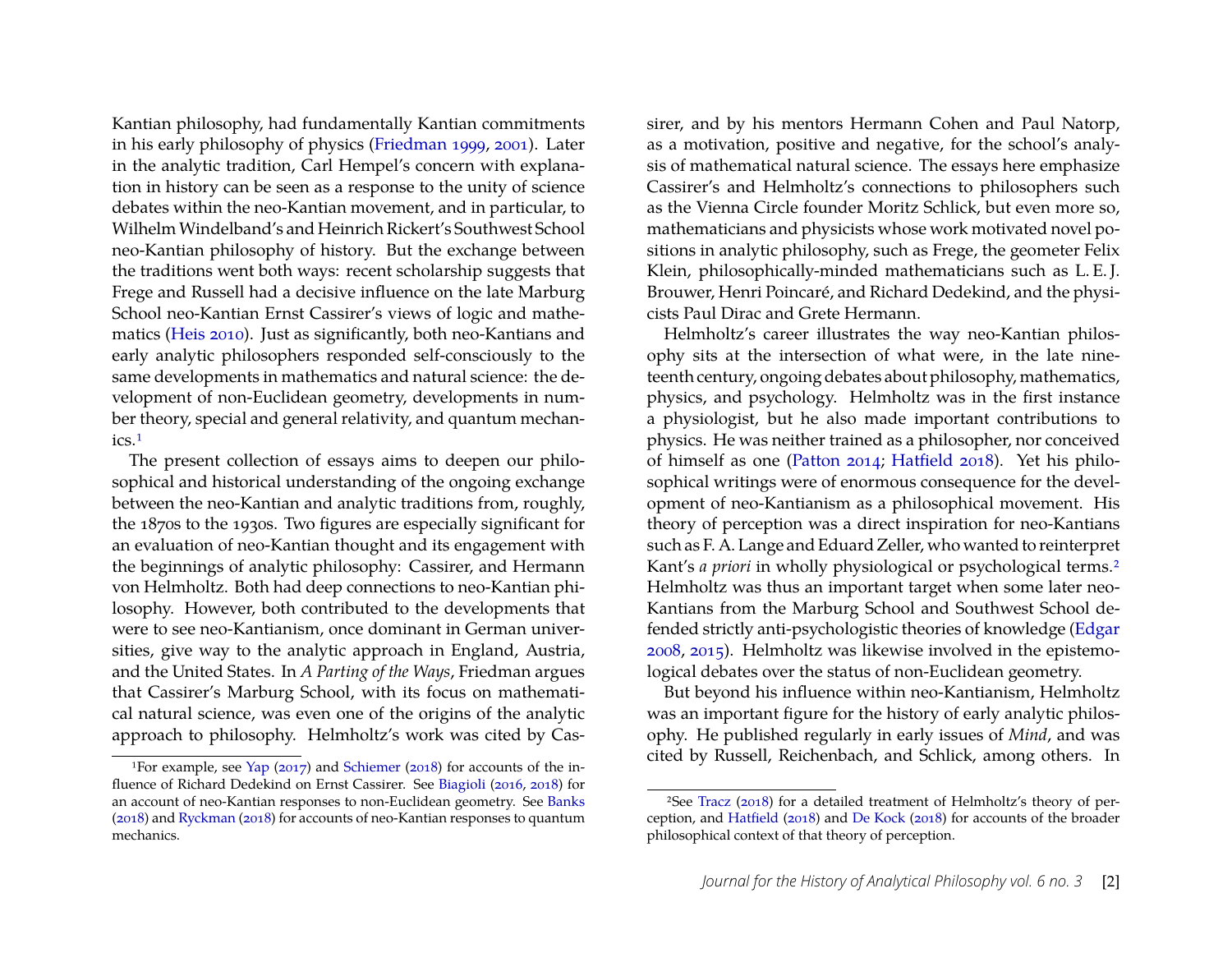fact, in Russell's early work, the [1897](#page-10-10) *An Essay on the Foundations of Geometry*, he defends a broadly Kantian position against Helmholtz's empiricist geometry (see [Biagioli 2016,](#page-9-1) sec. 5.3.3). Even when those citations of Helmholtz are critical, they reflect his influence on philosophical debates about space and time, perception, physical theory, realism, and epistemology.

The breadth of Helmholtz's influence is reflected by the essays in this issue that focus on his work. Those essays illuminate the mutual influences in his work between philosophy and science, and between different traditions within philosophy and science. Most also make the case that the questions and issues Helmholtz raises are just as central to philosophical discussion today as they were in the nineteenth century. In his work, we find sustained scientific and philosophical inquiry into whether perception affords direct access to reality, into the use of the group-theoretic program in geometry to investigate both perceptual and physical space, into claims to know scientific facts and the justification for such claims, into the debate between empiricism and nativism, and more. Helmholtz's philosophical preoccupations thus make him important not only for historians of the neo-Kantian and early analytic traditions, but also for philosophers of science and philosophers of mathematics. By highlighting the connections between Helmholtz's work and these traditions, the essays on him in this issue illuminate his enduring significance for multiple areas of contemporary interest.

Gary Hatfield [\(2018\)](#page-10-8) begins with the observation that Helmholtz was not a philosopher, but rather was a physiologist with a strong interest in physics, who sometimes wrote and spoke about philosophy. Hatfield examines his relation to philosophy in that light. Hatfield is concerned with two questions in particular. The first concerns the question of whether Helmholtz was influenced, in the theory of knowledge he developed alongside his sensory physiology, by J. G. Fichte. Drawing on a survey of

the reception of Fichte among sensory physiologists in the first half of the nineteenth century, Hatfield argues that Helmholtz's appropriation of Fichte's distinction between the I and the not-I was opportunistic, and did not bring with it any of Fichte's other metaphysical commitments. Hatfield's second question is about Helmholtz's attitude towards metaphysics. Here, Hatfield argues that while Helmholtz disparages metaphysics in some early writings, his mature writings suggest a softening of his views. Hatfield thus concludes that Helmholtz's own mature metaphysics are best understood as a kind of modest structural realism.

In contrast with Hatfield, Liesbet De Kock [\(2018\)](#page-9-6) argues that Helmholtz's use of the distinction between the I and the not-I must be understood as Fichtean in at least one significant respect. She is concerned with Helmholtz's account of how we come to represent the distinction between the subject and the external world—the problem, in her words, of "differential consciousness." Setting Helmholtz against the background of Hume, Kant, Fichte, and Mill, she argues that a representation within consciousness of a distinction between the self and the world depends on the subject being *active*. Indeed, De Kock argues that, for Helmholtz, the subject's will is free, that is, not subject to the causal law. Thus while De Kock, like Hatfield, resists attributing Fichte's Absolute idealism to Helmholtz, she argues that—at least on the role of an active and free will in grounding the distinction between subject and object—his views are indeed Fichtean.

Brian Tracz [\(2018\)](#page-10-9) finds resources for understanding Helmholtz in contemporary philosophy of perception, and argues in turn that Helmholtz should be seen as part of the history of a particular view of colour perception, namely, relationalism. Tracz is concerned with Helmholtz's well-known "sign theory" of perception, and the consequence of that theory that there is a fundamental dissimilarity between our representations of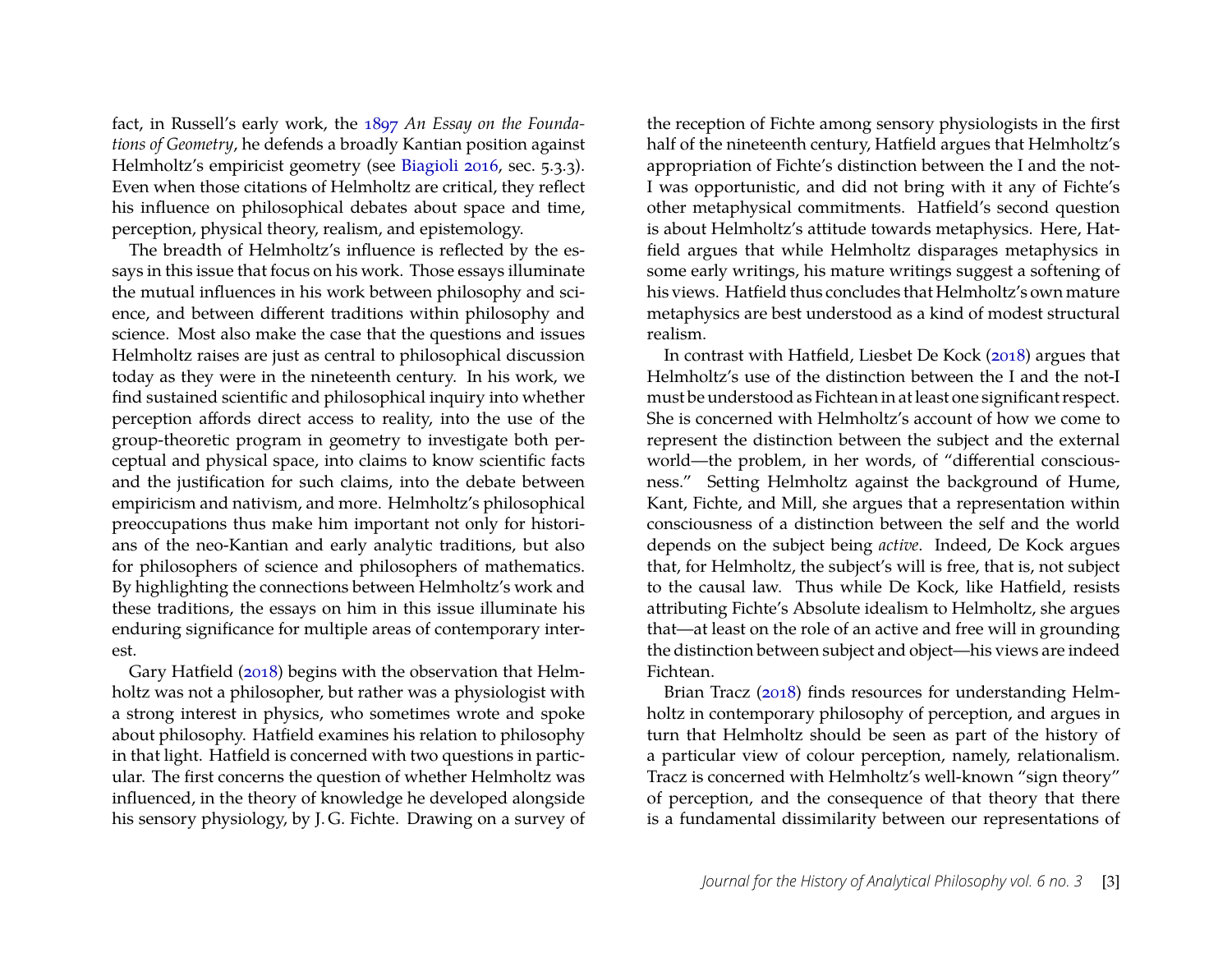colours, sounds, and shapes of things and the properties of those things in the mind-independent world. In the course of a detailed interpretation of Helmholtz's account of perceptual processes, Tracz argues that, for Helmholtz, the properties we perceive are relational properties that obtain when objects stand in the right relation to our sense organs. Helmholtz's theory of perception is thus relational.

Turning to Helmholtz's philosophy of natural science, Matthias Neuber [\(2018\)](#page-10-11) intervenes in an interpretive debate that goes back at least to Schlick, if not before. The debate is about how to understand Helmholtz's theory of measurement, that is, his theory of how it is possible to assign numerical values to physical properties. Central to Helmholtz's theory is his "principle of congruence," the principle that, in a measurement, sections of a measuring device such as a measuring rod are brought into coincidence with features of the thing being measured. Drawing on Eino Kaila's [1941](#page-10-12) interpretation of Helmholtz, Neuber argues that we must recognize the key status of the concept of congruence, and so the role of certain invariant relations, for the actual practice of measurement. Neuber argues further that this approach to measurement, with its emphasis on real invariant structures, provides an alternative to previous conventionalist and Kantian interpretations of Helmholtz's account of measurement.

From these essays, which focus on Helmholtz's theories of perception, space, and measurement, we move to a discussion of the philosophical consequences and reception of work in the broader Helmholtzian tradition. The essays by Paola Cantù [\(2018\)](#page-9-7) and Francesca Biagioli [\(2018\)](#page-9-2) draw our attention to links between Helmholtz's work and the work of the broader neo-Kantian and early analytic traditions, and so expand our understanding of the problems and questions we may see addressed in Helmholtz's writing.

Cantù's contribution mines the neo-Kantian and early analytic background to a question in philosophy of mathematics, in order to illuminate a controversy within contemporary neo-logicism and structuralism. She is concerned with the question of the applicability of mathematics to the world, and ultimately with Frege's (and Kant's) view that the applicability of real numbers to the world is an essential part of those numbers' definition. Cantù then argues that a debate in contemporary neo-logicism and structuralism over the definition of real numbers reveals some of the same fault lines that she finds in the neo-Kantian and early analytic discussion of mathematics' application to the world. The Kantian legacy in this debate is thus not merely that, like Kant, contemporary philosophers of mathematics aim to identify general conditions of mathematics' application to the world. Those contemporary philosophers also, perhaps in some cases unwittingly, echo views first articulated by neo-Kantians like Helmholtz and Cassirer.

Following Felix Klein, Francesca Biagioli suggests that Helmholtz anticipates a group-theoretical approach to the concept of space when he argues that the axioms of geometry have their origin in our observations of the free mobility of rigid bodies, rather than being, as Kant thought, *a priori*. But Helmholtz sought to preserve a measure of Kantianism in his account of space, arguing that while geometrical axioms are empirical, there is nevertheless a more general "form of intuition" that remains in some sense transcendental. Schlick objects that there is no criterion for distinguishing the level of invariance that counts as Helmholtz's general "form of intuition." Drawing on Cassirer's discussion of Helmholtz, Biagioli argues that a neo-Kantian does not need an absolute distinction between the one level of invariance that counts as "the form of intuition," and all the levels that do not.

From Helmholtz, we move to Cassirer, who belongs to a neo-Kantian school that often defined itself in opposition to important aspects of the Helmholtzian tradition: namely, the Marburg School. Founded by Hermann Cohen, the Marburg School rejected Helmholtz's and other earlier neo-Kantians' efforts to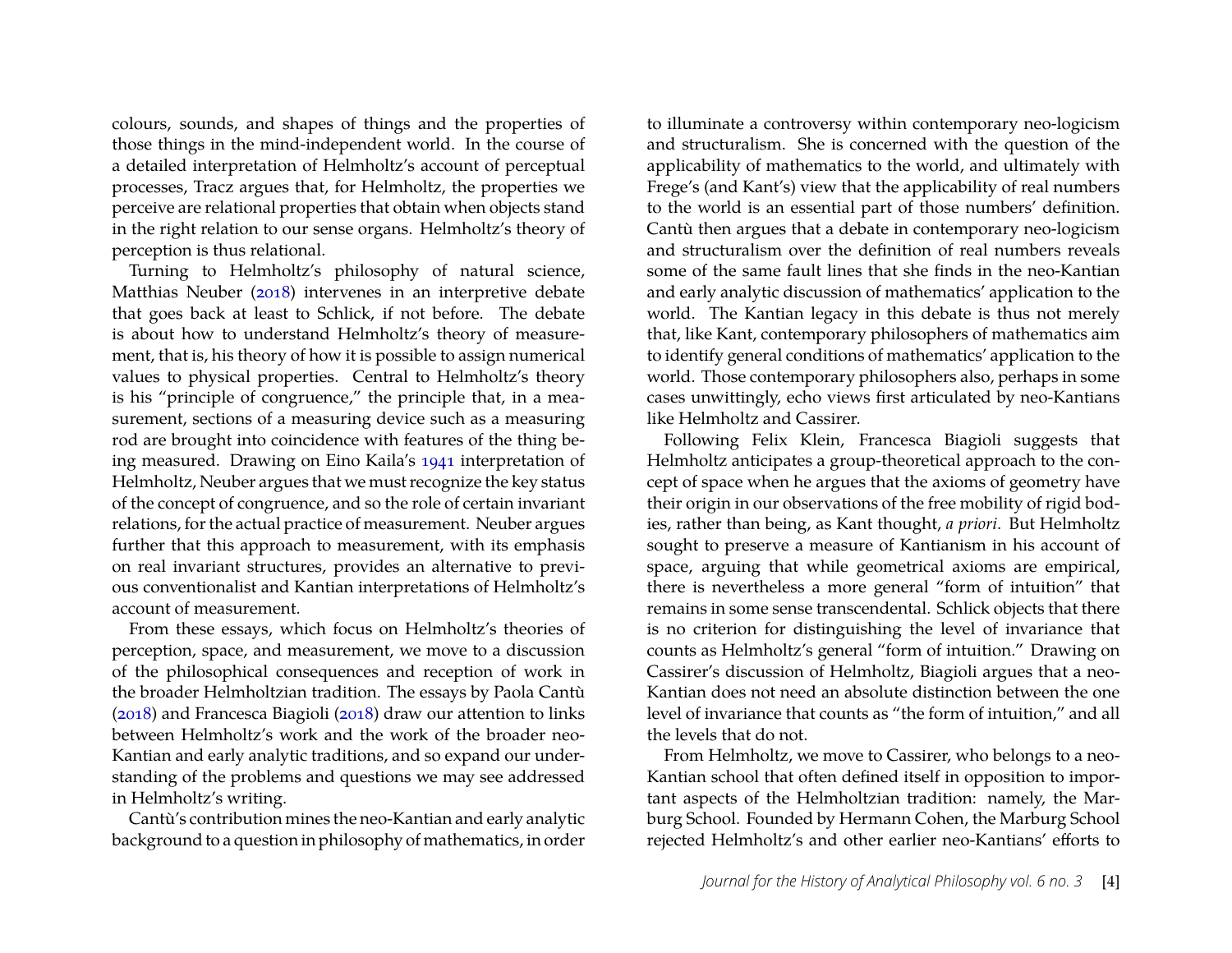absorb the Kantian *a priori* into physiology and psychology. Before Cassirer, Cohen and Paul Natorp argued that the primary task of a philosophical theory of knowledge is to discover the logical foundations of the sciences—paradigmatically, mathematics and physics. Thus whereas Helmholtz had sought to avoid the speculative excesses of German idealism by bringing empirical and experimental methods to bear on epistemological questions, Cohen, Natorp, and Cassirer sought to avoid those same metaphysical excesses by conceiving of epistemology as the logic of mathematically-precise natural science. Their concern with the conceptual structure of mathematical and scientific theories is characteristic of the school. Indeed, as Biagioli's, Janet Folina's, Georg Schiemer's, and Thomas Ryckman's contributions all make clear [\(Biagioli 2018;](#page-9-2) [Folina 2018;](#page-9-8) [Ryckman](#page-10-6) [2018;](#page-10-6) [Schiemer 2018\)](#page-10-5) much of Cassirer's writing fits into the nineteenth- and twentieth-century debates about structuralism in mathematics and physical theory, debates which are very much still alive. Inquiry into structuralism in mathematics is related closely to the long tradition in philosophy of science of explication and of the rational reconstruction of scientific theories, found in Carnap and in the semantic view. Contemporary approaches emphasize the inference from persistence of structure to realist claims (see [Neuber 2018\)](#page-10-11).

The Marburg School, including both Cohen and Cassirer, aimed for their philosophical views to extend beyond the limits of philosophy of mathematics and philosophy of natural science. Thus Ryckman [\(2018\)](#page-10-6) and, especially, Samantha Matherne [\(2018\)](#page-10-13) remind us that in his mature period, Cassirer conceived of himself, not as a philosopher of science, but as a philosopher of culture. Cassirer's work thus raises questions about how philosophers should understand science as an activity that is situated in human culture.

Matherne is struck by the fact that while the Marburg School theory of knowledge Cassirer defends throughout *Substance and* *Function* is anti-psychologistic, he nevertheless concludes the book by calling for a "psychology of relations," which would account for the subjective dimensions of mathematical and scientific knowledge. Matherne makes the case that Cassirer's remarks on psychology in *Substance and Function* can be understood only in the context of the psychology of relations he develops in his mature *Philosophy of Symbolic Forms*, where he broadens his conception of the psychology of relations to make it the psychology of relations of culture as a whole. Matherne's account is fruitful, in part because it sheds light on a topic of central concern in the recent Cassirer literature, namely, his account of the role of *a priori* knowledge in mathematics and natural science, and because it emphasizes that interpretations of the "fact of science" are embedded in interpretations of the "fact of culture".

Folina's [\(2018\)](#page-9-8) contribution serves as a reminder of two, closely related points: first, among late nineteenth-century mathematicians and philosophers of mathematics, a concern with retaining some measure of Kantianism extended well beyond the sphere of self-identified neo-Kantians; and second, in some cases, figures outside the sphere of self-identified neo-Kantians could maintain more orthodox Kantian doctrines than some neo-Kantians did. Folina is concerned with the fact that, by the end of the nineteenth century, the development of non-Euclidean geometries had made it entirely implausible that, as Kant maintained, mathematical knowledge is about or constrained by spatio-temporal intuition. Her question is, in what ways could mathematicians and philosophers of mathematics adjust or revise Kant's philosophy of mathematics, rather than rejecting it outright? Folina argues that Brouwer, Poincaré, and Weyl, each in his own way, all save the concept of intuition by adjusting it to make it consistent with non-Euclidean geometries. In striking contrast, Cassirer (like his mentors Cohen and Natorp) abandons intuition altogether, even while he maintains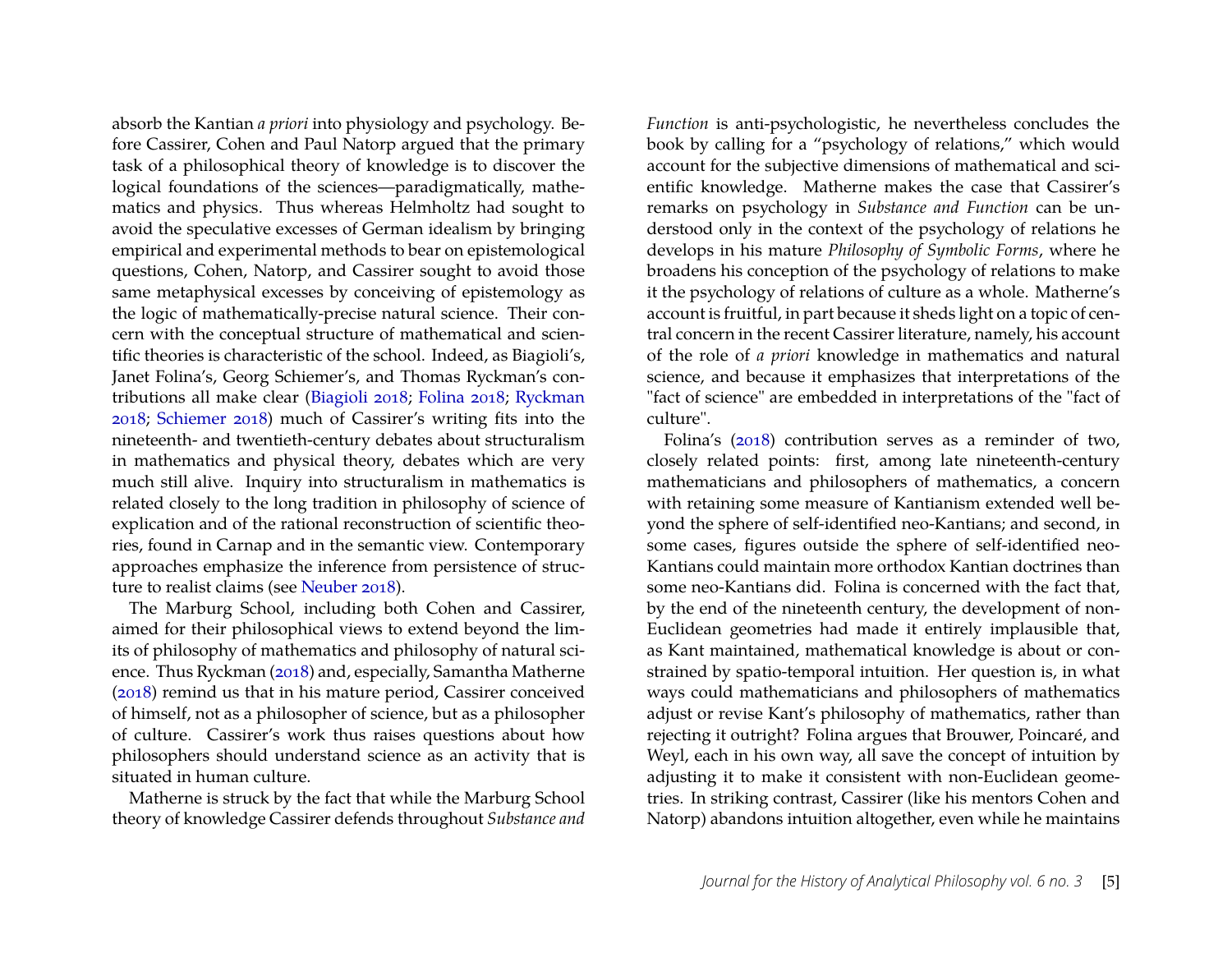that there is something else about Kant's philosophy of mathematics that is right.

Schiemer [\(2018\)](#page-10-5) aims both to expand our understanding of the mathematical influences that shaped Cassirer's structuralism, and to emphasize an aspect of that structuralism that differs in a philosophically significant way from its contemporary variants. Schiemer argues that in addition to the influence of Dedekind's *axiomatic* structuralism, Cassirer also defends a version of *geometrical* structuralism motivated by Klein's systematic use of transformations and invariants in his group-theoretical approach to geometry. In both kinds of structuralism, Cassirer sees a single, essential methodological development: all of these approaches shift the locus of mathematical theorizing away from mathematical objects and to the invariant structures that obtain between those objects. Schiemer aims further to show that, unlike structuralism in contemporary philosophy of mathematics, which is motivated by metaphysical concerns, Cassirer's structuralism is *methodological*. That is, it is concerned with the role of mathematical structure in mathematicians' formation of mathematical concepts.

Ryckman [\(2018\)](#page-10-6) is concerned with Cassirer's mature philosophy of physics, as Cassirer articulates it in his *Determinism and Indeterminism in Modern Physics*. As we might expect, given what quantum mechanics means for Kantian epistemology on the old story, Cassirer argues against the view that quantum mechanics forces physicists to give up the causal principle, so long as that principle is understood "critically," that is, as a demand for order according to law. But Ryckman is struck by the fact that Cassirer thinks the real significance of quantum mechanics lies elsewhere—namely, in its new concept of physical state. Ryckman argues that the key to understanding Cassirer on this point is to recognize the importance of Paul Dirac for Cassirer's understanding of quantum mechanics. In particular, Ryckman shows, Cassirer recognizes the significance of Dirac's abstract algebraic formulation of quantum mechanics for the quantum mechanical concept of physical state. Dirac's abstract algebra severs quantum mechanics from any particular physical interpretation of unobserved states. In so doing, Ryckman argues, it cuts through the controversy among quantum mechanics' founders about the "visualizability" of quantum mechanical states, while at the same time revealing a deep, mathematical-structural continuity between classical mechanics and quantum mechanics.

Like Cassirer, Grete Hermann, who was a member of Werner Heisenberg's Leipzig group in the 1930s, rejects the view that quantum mechanics forces us to reject (the right) Kantian account of causality. As Erik Banks [\(2018\)](#page-9-3) shows, for Hermann, the scientist can take a limited, partial *perspective on* a quantum mechanical system, and from that perspective construct a limited, partial, but semi-classical description of the system. The resulting causal description of the system can only ever be partial and, as Banks emphasizes, "retrocausal." That is, it is a causal description that can be constructed only after the fact, and can never be used to make predictions. However, for Banks what is most remarkable about Hermann's view is the explanation her account provides for our classical spatio-temporal and causal representations of the world: the more partial, classical spatiotemporal and causal perspectives on an entangled quantum mechanical system we obtain, the more a classical spatio-temporal and causal picture of the world emerges.

The essays collected here are, by and large, essays in the history and philosophy of mathematics, physics, and psychology. This might seem like a surprising focus for a collection of essays on early analytic philosophy and its connection to a contemporaneous tradition. After all, history and philosophy of science is not what many contemporary philosophers regard as the history of early analytic philosophy. I close by considering the reasons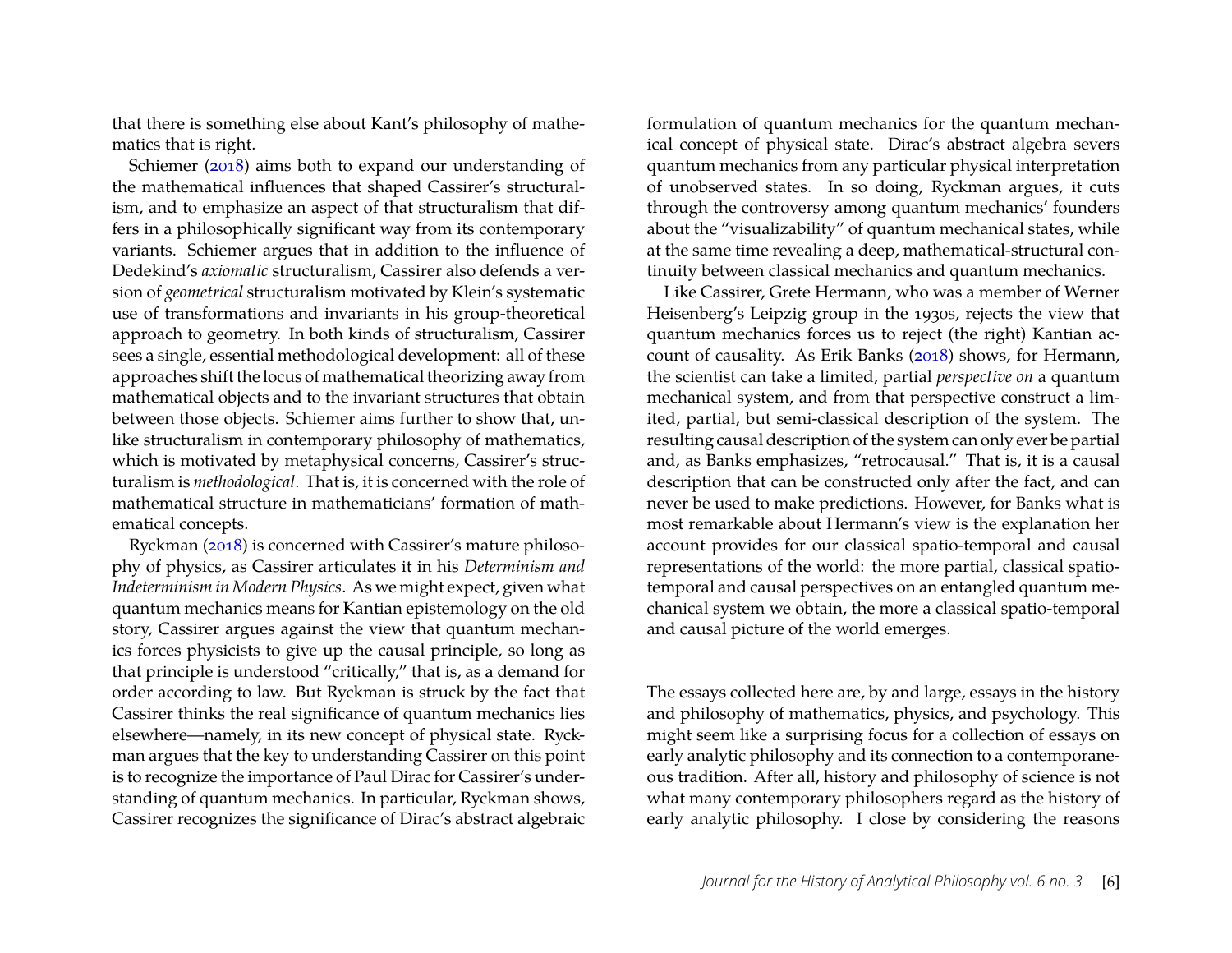why the present collection of essays has the focus it does on the history and philosophy of science and mathematics.

Up to this point, I have used the terms "neo-Kantianism" and "analytic philosophy" as if they were unproblematic and uncontested, but they are not. Historiographical accounts of both traditions offer widely differing versions of what defines each tradition, who its major figures are, and what the philosophically significant connections are between the major figures. Depending on which accounts of "neo-Kantianism" and "analytic philosophy" we accept, we will end up with very different assessments of the connections between the two traditions, and very different assessments of the significance of neo-Kantianism for analytic philosophy. There are thus important historiographical assumptions that underpin the present collection of essays.

There is, and has been for some time, a growing gap between different historiographical narratives about the history of early analytic philosophy. Consider the oldest and, at least among contemporary analytic philosophers, best-known of those narratives. It is the historiographical narrative defended by contemporary analytic philosophers who believe that philosophy of language is or should be the core of philosophy. Thus, for example, Richard Rorty [\(1979\)](#page-10-14), Michael Dummett [\(1993\)](#page-9-9), and Scott Soames [\(2014\)](#page-10-15) all offer leading histories of early analytic philosophy that aim to justify the privileged significance they believe language has for philosophy. These histories focus on early analytic figures such as Frege, Russell, G. E. Moore, Carnap, Ludwig Wittgenstein, and W. V. Quine, and they present those figures as concerned primarily with philosophical questions about meaning, reference, and other features of language.

In contrast, consider two distinct but overlapping traditions in history of early analytic philosophy and history of philosophy of science. Historians of early analytic philosophy in this alternative tradition are concerned with figures such as Frege, Russell, Wittgenstein, and Carnap. But in this tradition, those figures are not in the first instance portrayed as philosophers of language. Rather, they are portrayed as formal philosophers, concerned above all with the application of precise, formal methods to philosophical problems.[3](#page-7-0) In a different but allied tradition, historians of philosophy of science expand their focus to include the philosophy of empirical science as it was practiced in the early analytic period. This is a narrative of the origins of analytic philosophy that emphasizes the contributions of the Vienna Circle and logical empiricism more generally, and that does not just include Carnap among its major figures, but the likes of Schlick and Reichenbach as well.

In fact, these two traditions—the history of early analytic philosophy as formal philosophy and the history of philosophy of science—are fruitfully seen as comprising a single, unified historiographical narrative. They are unified by the fact that, on both views, analytic philosophy is a tradition that focuses on philosophical reactions to the late nineteenth- and early twentiethcentury revolutions in logic, mathematics, and physics. On both views, analytic philosophers are concerned most fundamentally with questions about those formal and empirical sciences, including psychology, as well as questions about how it might be possible to make philosophy scientific (see, e.g., [Richardson](#page-10-16) [2008\)](#page-10-16).

Unlike the view of analytic philosophy that privileges philosophy of language, the view that privileges philosophy of logic, mathematics, and science makes analytic philosophy's connection to neo-Kantianism perfectly clear. Frederick Beiser has recently argued that neo-Kantianism was an attempt to respond to two intellectual crises that consumed German academia in the 1850s and 1860s [\(Beiser 2014\)](#page-9-10). The first was the materialism controversy, a controversy about whether research in natural science

<span id="page-7-0"></span><sup>&</sup>lt;sup>3</sup>See [Floyd](#page-9-11) [\(2009\)](#page-9-11) for a much more careful contrast between the tradition I am discussing and the Soames tradition that privileges questions about language.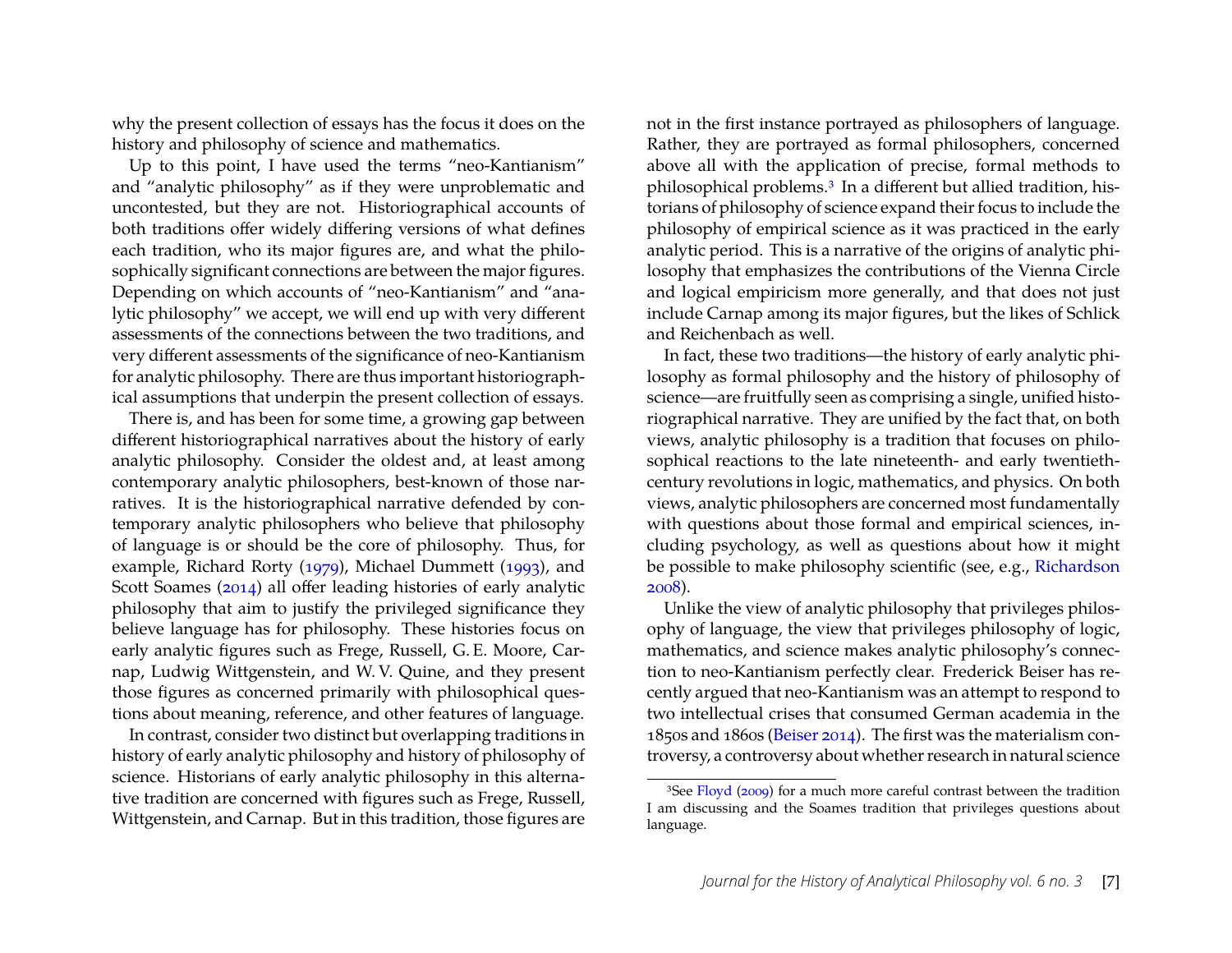would inevitably lead to materialism and atheism. The second crisis was what Beiser calls the "identity crisis" in philosophy the question of what philosophy's proper subject was. This question was made urgent to the point of crisis by the increasing sense that disciplines such as mathematics, physiology, and psychology were becoming successful at addressing topics that had, since Aristotle, belonged to philosophy: for example, the nature of space, or the natures of sensation, perception, and experience. On this view of what neo-Kantianism was, it was a movement in philosophy that aimed in the first instance to articulate the proper relation between philosophy and the sciences, including mathematics, physics, and psychology.

If we take this view of neo-Kantianism, and if we take the view of analytic philosophy that privileges philosophy of logic, mathematics, and science, the continuities between the two traditions become both clear and compelling. Both traditions are preoccupied by questions about the relation between philosophy and logic and mathematics, between philosophy and physics, and between philosophy and psychology. We find figures in both traditions who make logic and mathematics the topic of their theorizing, but who are also concerned to adapt the *methods* of logic for the purposes of doing philosophy—perhaps as a way of thereby making philosophy "scientific." (Although of course what "logic" means varies widely across these two traditions, and even within each.) In both traditions, we find figures who hold that modern mathematically-precise physics must be the guide to post-Kantian theorizing about the nature of space. More generally, in both traditions we find figures who take modern physics to be the paradigm of human knowledge, and thus the appropriate locus of epistemological theorizing. In both traditions, we find a central concern with the psychologism debates—that is, with questions about whether philosophy should be informed by, or perhaps be absorbed by, modern empirical psychology, perhaps (once again) as a way of making philosophy "scientific." Indeed, given certain logical empiricists' preoccupation with making philosophy "scientific," it is tempting to see large parts of early analytic philosophy as no less a response to philosophy's identity crisis than neo-Kantianism was.

My purpose here is not to argue that these historiographical narratives about neo-Kantianism and early analytic philosophy are the only correct ones. Indeed, they almost certainly omit important dimensions of their respective target traditions that other narratives make visible.[4](#page-8-0)

However, the result of taking these narratives seriously, and of taking seriously the significant points of continuity between neo-Kantianism and early analytic philosophy, is a striking picture of analytic philosophy. On this picture, the core of analytic philosophy is not restricted to intellectually isolated questions about language. At its core, analytic philosophy concerns more urgent questions about philosophy's relation to the formal and empirical sciences, questions about philosophy's relation to psychology and the social sciences, and ultimately questions about philosophy's place in a broader cultural landscape.

This picture of analytic philosophy shapes this collection's focus on the history of the philosophy of mathematics, physics, and psychology. The following essays uncover, reflect on, and exemplify modes of philosophy that are engaged with these allied disciplines. They make the case that, to the extent that analytic philosophers are still concerned with philosophy's ties

<span id="page-8-0"></span><sup>4</sup>In particular, I note the importance of an account of analytic philosophy that focusses on *analysis* as a method, and seeks a historically accurate picture of how that method emerged from different traditions in philosophy, how it was used, and how it was consolidated in the middle of the twentieth century into a single methodological concept that gave unity to analytic philosophy as a whole. See for example, [Beaney](#page-9-12) [\(2002\)](#page-9-12), [Lapointe](#page-10-17) [\(2002\)](#page-10-17), and especially [Beaney](#page-9-13) [\(2007\)](#page-9-13). This historiographical account is unquestionably fruitful. I omit further discussion of it solely because it does not serve as the historiographic frame for the present essays.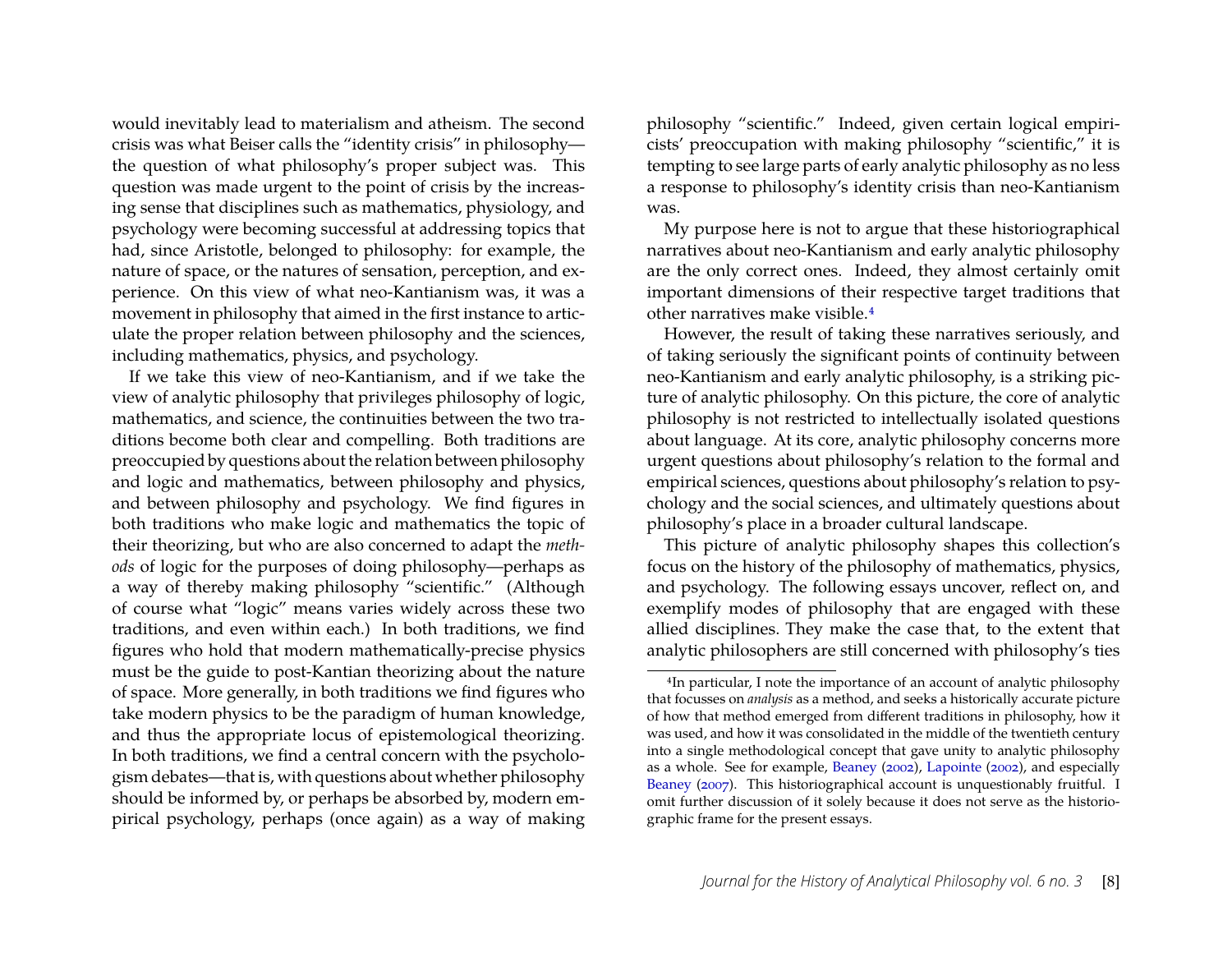to these disciplines, we would do well to pay attention to neo-Kantian views on those ties.

#### **Acknowledgements**

I am grateful to Lydia Patton for very helpful comments on an earlier draft.

> **Scott Edgar** Saint Mary's University scott.edgar@smu.ca

### **References**

- <span id="page-9-3"></span>Banks, Erik C., 2018. "Grete Hermann as Neo-Kantian Philosopher of Space and Time Representation." In *Method, Science, and Mathematics: Neo-Kantianism and Early Analytic Philosophy*, special volume, edited by S. Edgar and L. Patton. *Journal for the History of Analytical Philosophy* 6: 244–63.
- <span id="page-9-12"></span>Beaney, Michael, 2002. "Decompositions and Transformations: Conceptions of Analysis in the Early Analytic and Phenomenological Traditions." *Southern Journal of Philosophy* 40: 53–99.
- <span id="page-9-13"></span>, ed., 2007. *The Analytic Turn: Analysis in Early Analytic Philosophy and Phenomenology*. New York: Routledge.
- <span id="page-9-10"></span>Beiser, Frederick C., 2014. *The Genesis of Neo-Kantianism: 1796– 1880.* Oxford: Oxford University Press.
- <span id="page-9-1"></span>Biagioli, Francesca, 2016. *Space, Number, and Geometry from Helmholtz to Cassirer*. Cham: Springer.

<span id="page-9-2"></span>(2018. "Articulating Space in Terms of Transformation Groups: Helmholtz and Cassirer." In *Method, Science, and Mathematics: Neo-Kantianism and Early Analytic Philosophy*, special volume, edited by S. Edgar and L. Patton. *Journal for the History of Analytical Philosophy* 6: 115–31.

- <span id="page-9-7"></span>Cantù, Paola, 2018. "The Epistemological Question of the Applicability of Mathematics." In *Method, Science, and Mathematics: Neo-Kantianism and Early Analytic Philosophy*, special volume, edited by S. Edgar and L. Patton. *Journal for the History of Analytical Philosophy* 6: 95–114.
- <span id="page-9-6"></span>De Kock, Liesbet, 2018. "Historicizing Hermann von Helmholtz's Psychology of Differentiation." In *Method, Science, and Mathematics: Neo-Kantianism and Early Analytic Philosophy*, special volume, edited by S. Edgar and L. Patton. *Journal for the History of Analytical Philosophy* 6: 42–62.
- <span id="page-9-9"></span>Dummett, Michael, 1993. *Origins of Analytical Philosophy*. Cambridge, MA: Harvard University Press.
- <span id="page-9-4"></span>Edgar, Scott, 2008. "Paul Natorp and the Emergence of Anti-Psychologism in the Nineteenth Century." *Studies in the History and Philosophy of Science* 39: 54–65.
- <span id="page-9-5"></span>-, 2015. "The Physiology of the Sense Organs and Early Neo-Kantian Conceptions of Objectivity: Helmholtz, Lange, Liebmann." In *Objectivity in Science: New Perspectives from Science and Technology Studies*, edited by Flavia Padovani, Alan Richardson, and Jonathan Y. Tsou, pp. 101–22. Cham: Springer.
- <span id="page-9-11"></span>Floyd, Juliet, 2009 "Recent Themes in the History of Early Analytic Philosophy." *Journal of the History of Philosophy* 47: 157– 200.
- <span id="page-9-8"></span>Folina, Janet, 2018. "After Non-Euclidean Geometry: Intuition, Truth, and the Autonomy of Mathematics." In *Method, Science, and Mathematics: Neo-Kantianism and Early Analytic Philosophy*, special volume, edited by S. Edgar and L. Patton. *Journal for the History of Analytical Philosophy* 6: 163–81.
- <span id="page-9-0"></span>Friedman, Michael, 1999. *Reconsidering Logical Positivism*. Cambridge: Cambridge University Press.